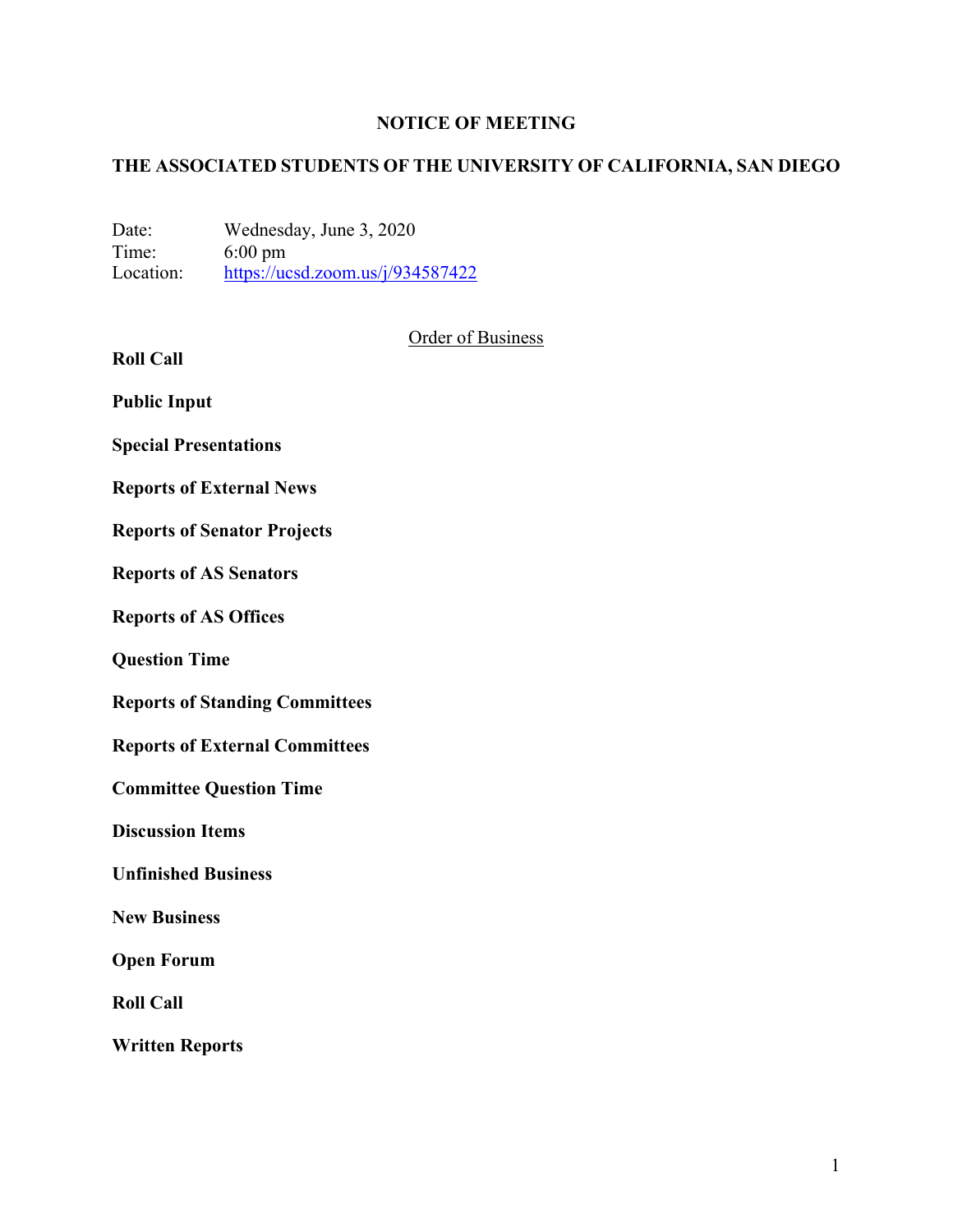### Bills in Committee

### **Finance Committee**

#### **Legislative Committee**

**L1** Appointment of Sophia Jara as SSC Director of Internal Development effective immediately until appointment of successor. Sponsored by Hannah R Kreitman.

**L2** Appointment of Kelly Tobar as SSC Director of Internal Development effective immediately until appointment of successor. Sponsored by Hannah R Kreitman.

**L3** Appointment of Vanessa Le as SSC Director of External Development effective immediately until appointment of successor. Sponsored by Hannah R Kreitman.

**L4** Appointment of Amy Wong as SSC Director of Operations and Resources effective immediately until appointment of successor. Sponsored by Hannah R Kreitman.

**L5** Appointment of Camila Lautz as SSC Director of Media and Marketing effective immediately until appointment of successor. Sponsored by Hannah R Kreitman.

**L6** Appointment of Qianni Huang as SSC Director of Finance and TGIF effective immediately until appointment of successor. Sponsored by Hannah R Kreitman.

**L7** Appointment of Guadalupe Refugio as SSC Director of Energy and Waste effective immediately until appointment of successor. Sponsored by Hannah R Kreitman.

**L8** Appointment of Kayleigh Kornher as SSC Director of Public Health effective immediately until appointment of successor. Sponsored by Hannah R Kreitman.

**L9** Appointment of Vivien Nguyen as SSC Director of Urban Development and Transportation Justice effective immediately until appointment of successor. Sponsored by Hannah R Kreitman.

**L10** Appointment of Alexandra Sarkis as SSC Director of Civil and Human Rights effective immediately until appointment of successor. Sponsored by Hannah R Kreitman.

**L11** Appointment of Camryn Cezar as SSC Director of Food effective immediately until appointment of successor. Sponsored by Hannah R Kreitman.

**L12** Appointment of Naomy Espinosa as SSC Director of Corporate Accountability effective immediately until appointment of successor. Sponsored by Hannah R Kreitman.

**L13** Appointment of Jarrett Dubus as SSC Director of Water effective immediately until appointment of successor. Sponsored by Hannah R Kreitman.